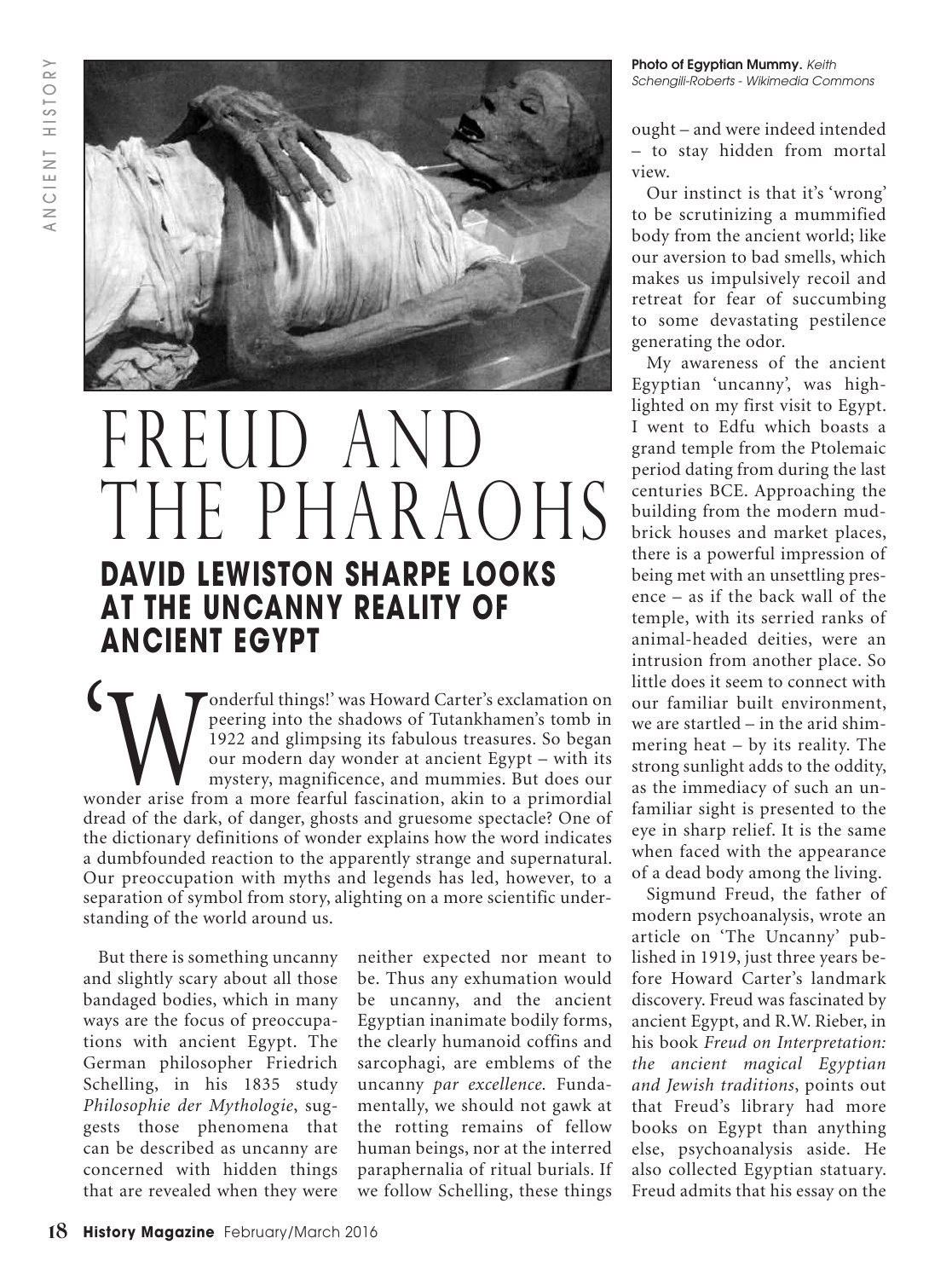uncanny amounts to an intrusion into unfamiliar territory for a psychoanalyst (perhaps even in an 'uncanny' way), by exploring aesthetics and linguistics. Freud quotes another psychologist, Ernst Jentsch, who wrote that feelings of the uncanny can arise when there is'doubt as to whether an apparently living being really is animate and, conversely, doubt as to whether a lifeless object may not in fact be animate'. We can include our reaction to mummified bodies.

The Egyptians themselves hoped for a reanimation of the deceased. Whether or not they were aware of the practical failure of the mummification process to preserve the dead intact, the aim was to cheat the everyday reality of death with an act that reached beyond into realms of the mysterious and magical. A canny attempt to moderate the uncanny.

#### **THE PSYCHOLOGY OF WONDER**

The uncanny lurks within the broader world of wonder. This much is inferred in a recent article exploring the philosophy of wonder, where Neel Burton locates it in the surprise and unexpected impulse generated by something marvelous – or, literally, a 'marvel'. In this is the germ for all science, religion, art and anything



**Giza Sphinx.** *Wikimedia Commons*

transcendent, says Burton. The word 'marvel', he explains, comes from the Latin *mirabilia*, meaning 'wonderful things'. So we can infer that Carter's uncanny discovery is not so far from this.

With the light of wonder comes also its dark side of awe, and fear – to which Neel Burton couples terror and indeed horror. Harnessing wonder to aim at wisdom and a philosophical view is the target for using wonder in our favor – but without which we seem unable, at first, to frame the question taking away the fear of something apparently strange, and bring ourselves to a position of understanding.

When we see an ancient Egyptian mummy, our uncanny feelings are awakened because we can't really accept that what we see is in fact dead. We wonder at its passivity, because a human form is broadly speaking something with which – rather, someone with whom – we can interact on an equal level. We expect that at any moment, the mummy's finger will twitch or that it will rise up out of its golden coffin and croak some indistinct greeting or incantation.

Such nightmare scenarios are of course the stuff of movies and the lifeblood of a great many successful film-making enterprises and franchises. What we have in our minds when we visit a museum, for instance, is a memory of Arnold Vosloo (or dear old Boris Karloff) as Imhotep in *The Mummy* and its various sequels or remakes. What these movies bring into common view are the bad dreams or waking visions that otherwise remain hidden in our imagination. These make the whole cinematic exercise itself something of an uncanny phenomenon. Presenting hidden fears, the bogeymen of childhood by another name, these movies compound the uncanniness, relying on our reaction to the 'wrongness' of the ancient world's almost inexplicable preservation. The story they tell is not the uncanny thing: it is uncanny that there is in such instances an outward presentation of an uncanny narrative.

Freud writes about another bogeyman story concerning the Sand-Man. The story originates with E.T.A Hoffmann who relates the narrative of a character called



LEFT: Edfu Temple. Olaf Tausch - Wikimedia Commons RIGHT: Mummy of Merenre I. Juan R. Lazaro - Wikimedia Commons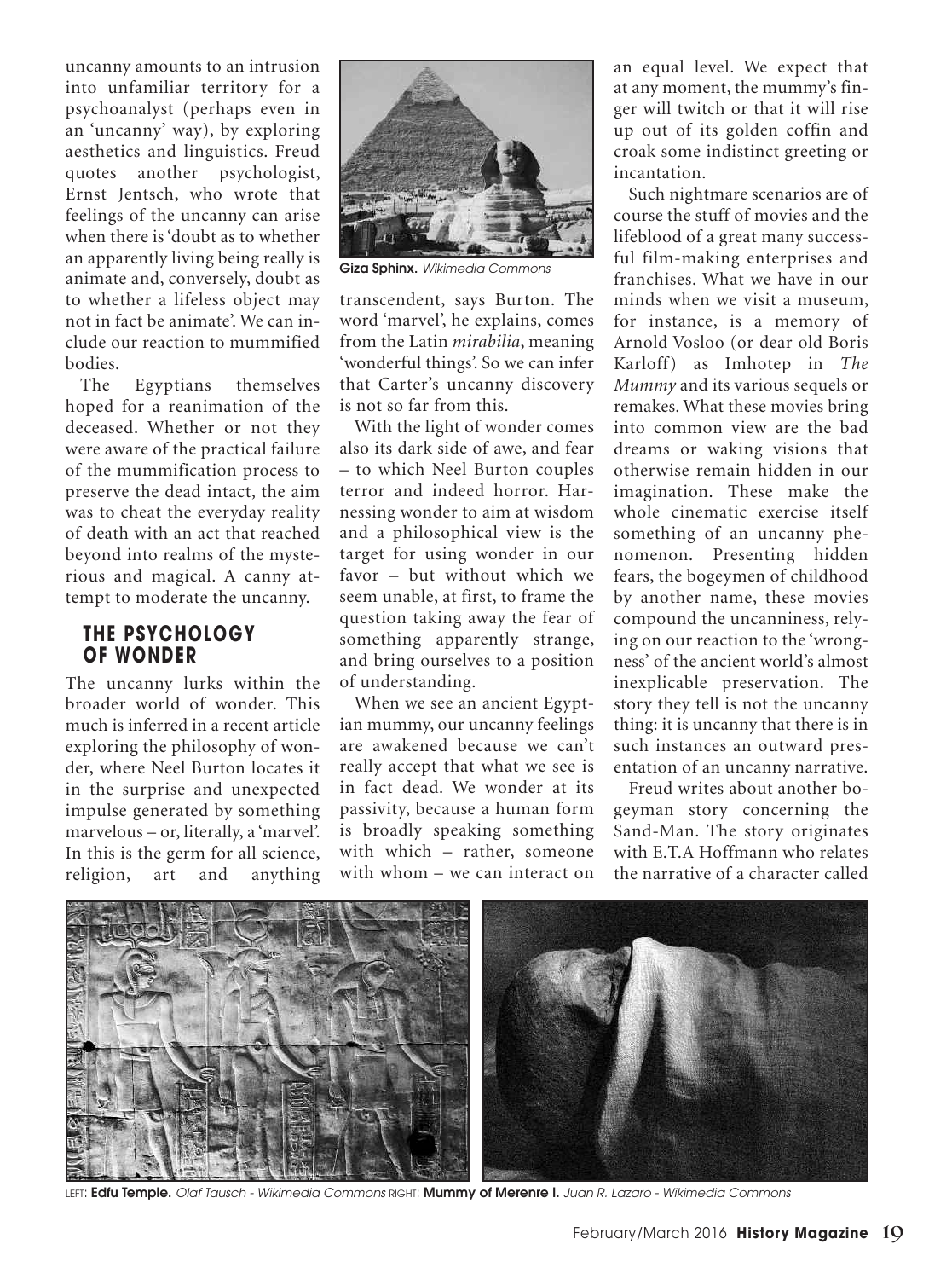Nathaniel and his father's urging him to go upstairs early, unless he wants the Sand-Man to get him. This 'bogeyman' was meant to throw sand in the eyes of naughty children who won't go to bed when they're told.

The haunting figure is not the uncanny part of the story. Memories of the Sand-Man story recalled by the character Nathaniel later in adult life haunt him when he buys a spyglass from an itinerant optician. Nathaniel believes this man to be the visitor his father received (their names nearly identical) whenever he was threatening his son with the apparition of the Sand-Man. With the spyglass he looks through a neighbor's window, at who he believes to be their daughter with whom he falls in love. It is instead a life-like automaton – called Olympia. He encounters the doll close up when he surprises her 'father' and the optician, from whom he bought his spyglass, arguing. The optician had fashioned eyes for the automaton – but in an uncanny twist, though Nathaniel now sees not a woman, but instead a lifeless doll, the eyes are flung to the floor, bleeding.

The story highlights that same oddity we experience when we see a well-preserved Egyptian mummy. It wouldn't surprise us to see it bleed if wounded, or open its eyes, except, of course, the surprise would be displaced by disturbance and horror at the uncanny nature of an encounter with something alive/dead, animate/inanimate (as Jentsch and Freud would have it). Elsewhere for Freud, this concerns the taboo of the dead, or'the natural horror that the corpse inspires'.

The wonder of an Egyptian mummy is, therefore, the heldbreath expectation in perpetual abeyance, similar to wonderful vistas opening up before us on a



**Sigmund Freud (1920).** *Public domain*



**Portrait of E.T.A Hoffmann (1800).** *Public domain*

pyramid, or beside a vast temple – intruding on our more mundane experiences.

#### **THE EGYPTIAN** *KA* **AND THE UNCANNY 'DOPPELGÄNGER'**

Freud mentions the ancient Egyptians' innate need to create stone statue 'doubles' in lasting materials. With their belief system, the 'self' was divided into several components – the *ba, ka, shu* (or 'shadow'), *akh* (the transfigured life force or transcendent power), and the body. The ba was the soul they believed could travel to and from the body, usually depicted as a bird with a human head. They had *ka*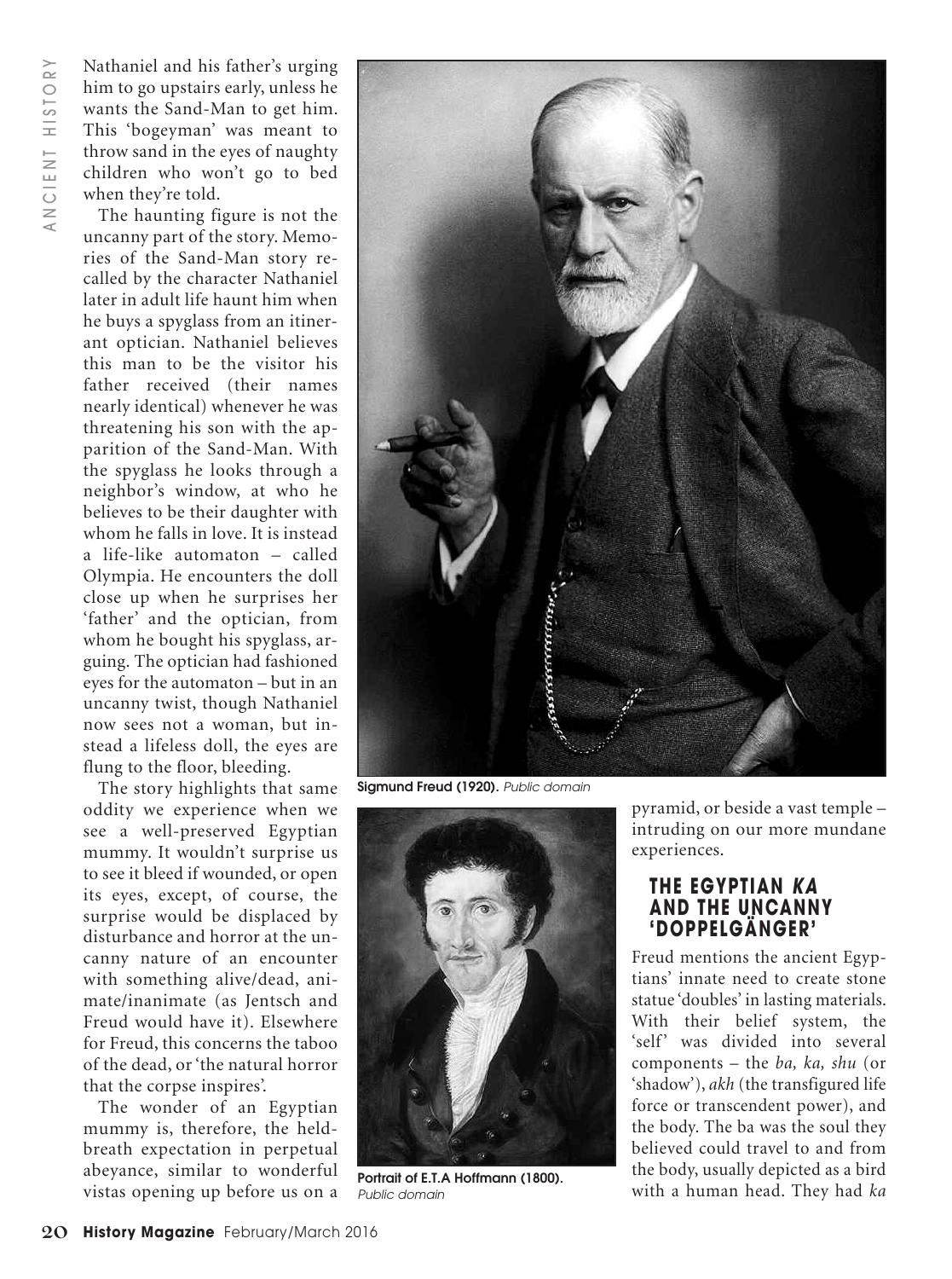

LEFT:**Johann Wolfgang von Goethe (1814), by Josef Raabe.** *Public domain* RIGHT: **C.G. Jung** *Public domain*

statues which stand in place of the body, as a dwelling for the soul should the preserved body end up destroyed. The *ka* itself was the body's insubstantial 'double'.

Such a modern preoccupation as expressed in this 'fairytale' would not have been unrecognizable to the ancient Egyptians. And this may explain the oddity of their separating out of constituent parts to the self into the *ba*, *ka*, etc. In this scenario, the 'false doors' which appear in tombs and temples become a kind of mirror which allow the dead to move backwards and forwards through, from the 'real' world to a carbon copy of it, where the afterlife continues much as consciousness has in this life – but in exaggerated terms. Less a mirror than a lens to intensify experience – much as is expressed in the Book of the Dead where it is suggested the afterlife nature is yet more abundant, but familiar in all its details.

The German poet Goethe described encountering his doppelgänger while riding his horse along a footpath. He was about to leave his place of abode, the Alsace, and also the woman with whom he had had a brief loveaffair – and he says his apparent encounter had a strange calming effect in the stressful circumstances in which he found himself. His double was riding in the opposite direction, in attire he didn't recognize, but which (uncannily...) he recalled later, he was wearing when he paid one more visit to his lover eight years after.

Although this has nothing immediately to do with inanimate bodies encountered by animate ones, it indicates for Goethe what Freud's rival Carl Gustav Jung defines as 'ego death' or 'psychic death', when one undergoes a



**Rainer Maria Rilke (1900).** *Public domain*

mode of psychological transformation. Goethe's move and the end of his relationship may have generated a crisis in which part of him 'died'; it is not impossible that in the ancient world such eventualities were source for quasi-religious responses to mental distress ritualized as *ka* statues, mummification, and fragmentation of the psyche ('soul') in place of more rational and scientific insight.

### **A DISTURBANCE OF MEMORY BY THE NILE**

It seems no coincidence that the work of another German author, which appeared the same year as Howard Carter's discovery, Rainer Maria Rilke's *Duino Elegies*, presents a powerful inference of the uncanny. Freud had, in fact, met Rilke in the summer before World War I. In an essay on 'Transience', Freud refers to a conversation with Rilke in which he remarked on his inability to enjoy the 'blossoming summer landscape' through which they were walking, because it would fade with the winter as with everything noble and beautiful that humankind has made.

Rilke's *Duino Elegies* are regarded as a modernist reaction to religious or transcendent views of death. In the words of the back cover blurb to a recent English translation, they are 'godless' poems. Therefore, focus falls on what they tell us about our own inward psychology, intriguing in the context of a heightening of global attention on ancient Egypt through Tutankhamen's tomb, and given the cultural background that includes Sigmund Freud's theories of the unconscious.

Rilke's poems are couched in the physical realities of life, and a falling towards nothing – beyond which he sees just the 'endlessly